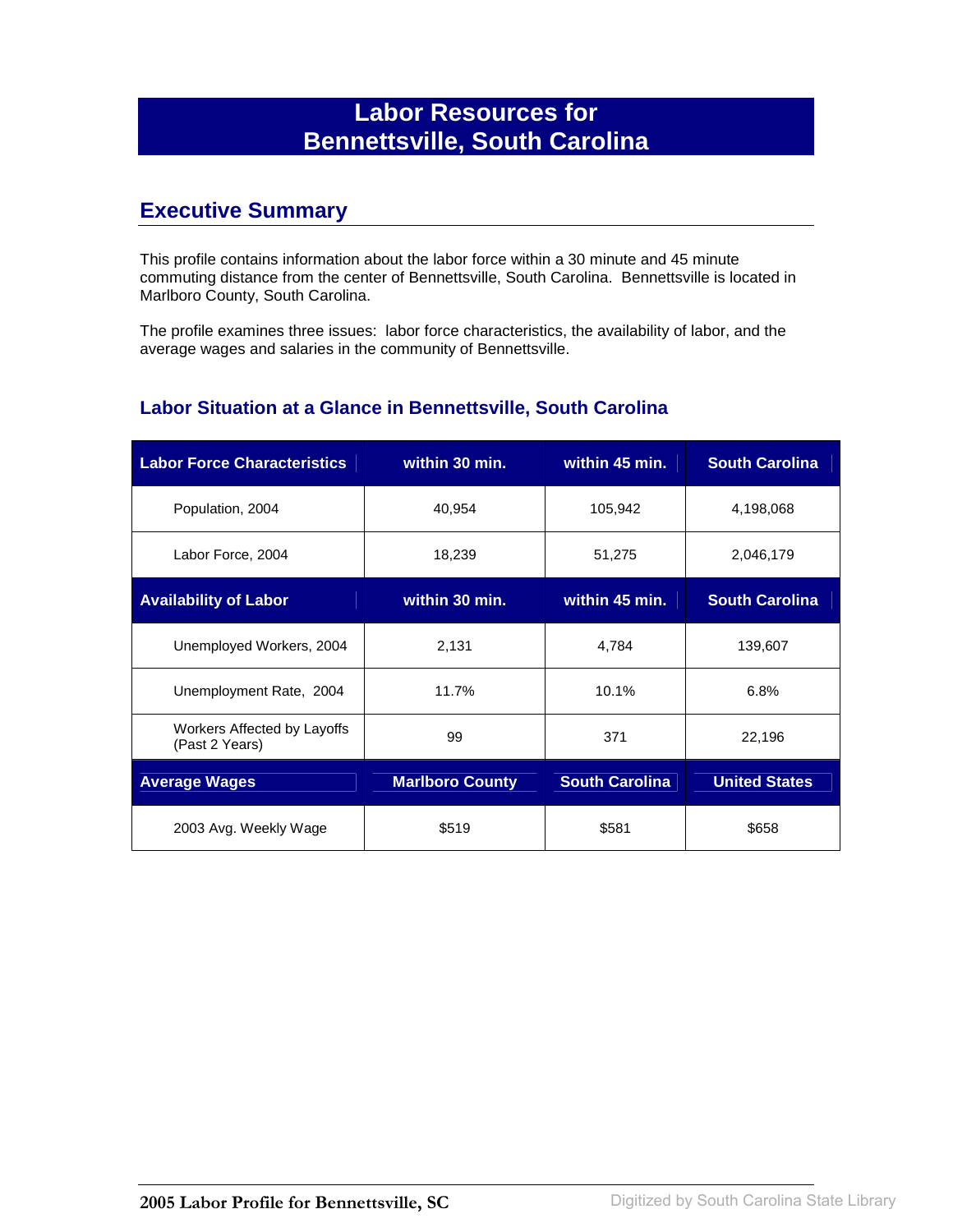## **Labor Force Characteristics for Bennettsville, South Carolina**

The composition and size of a community's labor force is linked very closely with demographic and economic conditions and trends in the region. The following labor force profile provides basic information on the population base and labor force characteristics so that the reader can better assess labor force conditions in the community.

| <b>Labor Force</b>                 |                              |                                                |                          |
|------------------------------------|------------------------------|------------------------------------------------|--------------------------|
|                                    | 30 min.<br><b>Drive time</b> | 45 min.<br><b>Drive time</b>                   | <b>South</b><br>Carolina |
| Labor Force<br>2004                | 18,239                       | 51,275                                         | 2,046,179                |
| Change since<br>2000               | 343                          | 3,722                                          | 49,079                   |
|                                    |                              | <b>Population</b>                              |                          |
| Population 2004                    | 40,954                       | 105,942                                        | 4,198,068                |
| Change since<br>2000               | $-212$                       | 305                                            | 186,056                  |
| Projected<br>2010                  | 48,679                       | 114,835                                        | 4,446,704                |
|                                    |                              | <b>Gender Distribution</b>                     |                          |
| Male                               | 19,113                       | 49,832                                         | 2,040,261                |
| Female                             | 21,841                       | 56,110                                         | 2,132,454                |
|                                    |                              | <b>Age Distribution</b>                        |                          |
| Ages 20-34                         | 8,313                        | 21,031                                         | 875,330                  |
| Ages 35-49                         | 9,104                        | 23,190                                         | 925,330                  |
| Ages 50-64                         | 7,365                        | 19,395                                         | 739,980                  |
| $20 - 54$<br>*Prime Working<br>Age | 20,245                       | 51,700                                         | 2,084,880                |
|                                    |                              | <b>Highest Level of Educational Attainment</b> |                          |
| <b>High School</b>                 | 14,985                       | 36,586                                         | 778,054                  |
| Some College                       | 6,230                        | 16,519                                         | 500,194                  |
| Associate<br>Degree                | 1,994                        | 5,653                                          | 173,428                  |
| <b>Bachelors</b><br>Degree         | 2,964                        | 8,279                                          | 351,526                  |
| Post Bachelor                      | 1,388                        | 3,818                                          | 178,529                  |

\*Prime working age group: People between the ages of 18-54 are often referred to as the prime working age group. In staffing a new facility, prudent managers often prefer to staff its production work force with workers whose ages form a normal distribution curve. This provides for stability, flexibility and continuity of knowledge.

Source: 2004 Estimates Based on 2000 U.S. Census of Population and Woods and Poole, 2003 Edition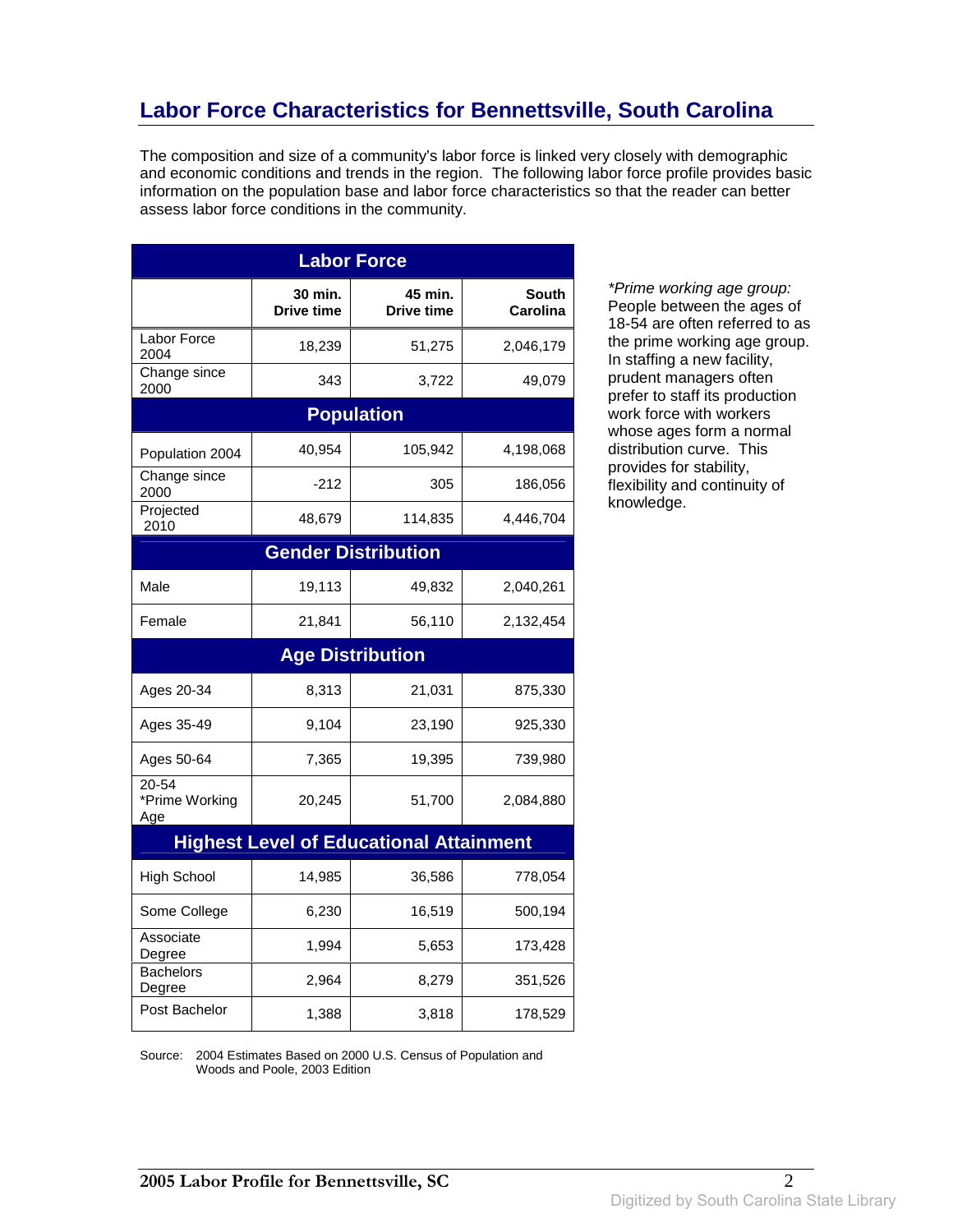# **Employment Characteristics for Bennettsville, South Carolina**

| <b>Total Employment</b>                                                     |        |        |           |
|-----------------------------------------------------------------------------|--------|--------|-----------|
| 30 min.<br>45 min.<br>South<br>Carolina<br>Drive time<br>Drive time<br>Year |        |        |           |
| 2004                                                                        | 16.109 | 46.491 | 1,906,571 |

Total Employment data include all full and part-time wage and salaried workers in the area. These people may or may not reside in the area.

| <b>Monthly Employment by Sector</b><br><b>In Marlboro County</b>                   |            |            |                |
|------------------------------------------------------------------------------------|------------|------------|----------------|
| Sector                                                                             | 30 min.    | 45 min.    |                |
|                                                                                    | Drive time | Drive time | South Carolina |
| Agriculture, Forestry, Fishing and Hunting                                         | 108        | 184        | 12,379         |
| <b>Mining</b>                                                                      | 12         | 37         | 1,603          |
| <b>Utilities</b>                                                                   |            | 2          | 11,891         |
| <b>Construction</b>                                                                | 375        | 1,270      | 111,730        |
| <b>Manufacturing</b>                                                               | 4,403      | 10,655     | 275,573        |
| Wood product manufacturing                                                         | 233        | 442        | 8,371          |
| Nonmetallic mineral product manufacturing                                          | 4          | 15         | 9,155          |
| Primary metal manufacturing                                                        | 80         | 466        | 6,317          |
| Fabricated metal product manufacturing                                             | 326        | 1,126      | 27,357         |
| Machinery manufacturing                                                            | 9          | 60         | 21,278         |
| Computer and electronic product<br>manufacturing                                   |            |            | 7,666          |
| Electrical equipment and appliance mfg.                                            |            |            | 10,748         |
| Transportation equipment manufacturing                                             | 325        | 539        | 30,932         |
| Furniture and related product manufacturing                                        |            | 1          | 4,225          |
| Miscellaneous manufacturing                                                        | 1          | 7          | 7,846          |
| Food manufacturing                                                                 | 8          | 61         | 17,832         |
| Beverage and tobacco product<br>manufacturing                                      |            |            | 1,445          |
| Textile mills                                                                      | 257        | 1,067      | 40,207         |
| Textile product mills                                                              |            | 7          | 9,724          |
| Apparel manufacturing                                                              |            | 9          | 5,321          |
| Paper manufacturing                                                                | 255        | 1,499      | 14,710         |
| Printing and related support activities                                            | 6          | 38         | 7,327          |
| Petroleum and coal products manufacturing                                          |            |            | 288            |
| Chemical manufacturing                                                             |            | 27         | 21,659         |
| Plastics and rubber products manufacturing                                         |            | 4          | 23,054         |
| <b>Wholesale Trade</b>                                                             | 469        | 1,036      | 62,523         |
| <b>Retail Trade</b>                                                                | 1,129      | 3,668      | 224,031        |
| <b>Transportation and Warehousing</b>                                              | 210        | 624        | 46,941         |
| <b>Education and Health Services</b>                                               | 1,125      | 3,172      | 156,232        |
| <b>Leisure and Hospitality</b>                                                     | 667        | 2,064      | 192,748        |
| <b>Professional and Business Services</b><br>2002 Covered Wesse CC Employment Coor | 339        | 1,575      | 186,481        |

Source: 2003 Covered Wages, SC Employment Securities Commission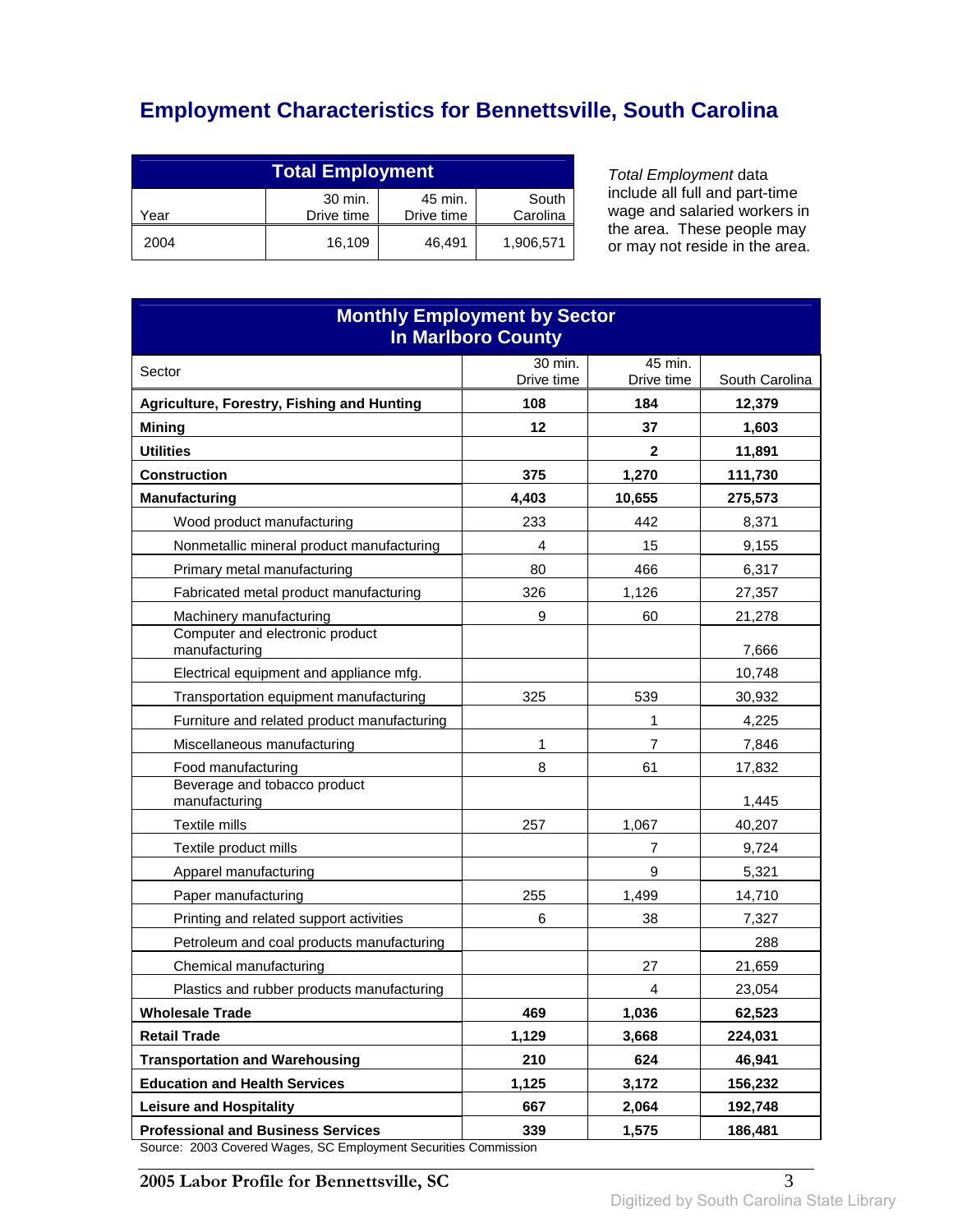| <b>Largest Industries by Total Employment</b><br>In Marlboro County |                      |                                        |            |           |
|---------------------------------------------------------------------|----------------------|----------------------------------------|------------|-----------|
| Company Name                                                        | City                 | Primary Product/Service                | Employment | Date Est. |
| Mohawk Carpet-Oak River<br>Mill                                     | <b>Bennettsville</b> | Synthetic carpet yarn                  | 616        | 1956      |
| Marley Engineered<br>Products                                       | Bennettsville        | <b>IElectric resistance heaters</b>    | 521        | 1922      |
| Delta Finishing Plt 3-Delta<br>Mills Mkt Co                         | Wallace              | Finished cotton & blended<br>fabrics   | 432        | 1950      |
| Delta Mills Inc                                                     | Wallace              | Finished cotton & blended<br>fabrics   | 370        | 1950      |
| Weyerhaeuser                                                        | Bennettsville        | Fine paper mill                        | 323        | 1988      |
| SOPAKCO Inc                                                         | Bennettsville        | Thermo stabilized meats                | 323        | 1948      |
| Reliance Trading Corp                                               | Bennettsville        | Artificial plants & flowers            | 296        | 1996      |
| Musashi South Carolina                                              | Bennettsville        | Precision parts for ATVs               | 230        | 2000      |
| Delta Mills Inc                                                     | Wallace              | Finished synthetic & blended<br>fabric | 181        | 1960      |
| Ox Bodies Inc                                                       | <b>Bennettsville</b> | Dump trucks                            | 144        | 1997      |
| Palmetto Brick Co                                                   | Cheraw               | <b>Brick</b>                           | 133        | 1919      |
| Pacific MDF Products Inc.<br>of SC                                  | Clio                 | MDF millwork & molding                 | 128        | 1994      |
| International Cup<br>Corp/Soller LLC                                | Bennettsville        | Drinking & vending cups                | 118        | 1988      |
| Weyerhaeuser-MDF Div                                                | Bennettsville        | Reconstituted wood products            | 106        | 1990      |
| Weverhaeuser                                                        | <b>Bennettsville</b> | Particleboard                          | 105        | 2001      |
| <b>Rockwell Automation</b>                                          | Clio                 | Conveyor drives                        | 95         | 1999      |
| Powell Manufacturing Co<br><b>Inc</b>                               | Bennettsville        | <b>Farm machinery</b>                  | 75         | 1951      |
| Bennettsville Printing LLC                                          | Bennettsville        | Printing & finishing fabrics           | 55         | 1995      |
| Sandhill Quilting Co                                                | Wallace              | Quilted furniture van pads             | 50         | 1962      |
| Pepsi-Cola Bottling Co                                              | Bennettsville        | Soft drinks                            | 49         | 1949      |

#### **Employer-Employee Relationship**

Employer-employee relations in South Carolina are very stable and the state consistently ranks as one of the least unionized in the nation. In 2004, only 4.5 percent of the state's workers were members of a labor union. Additionally, the state has consistently had one of the lowest work stoppage rates in the United States. On average, less than .01 percent of working time was lost due to strikes in manufacturing and non-manufacturing industries combined.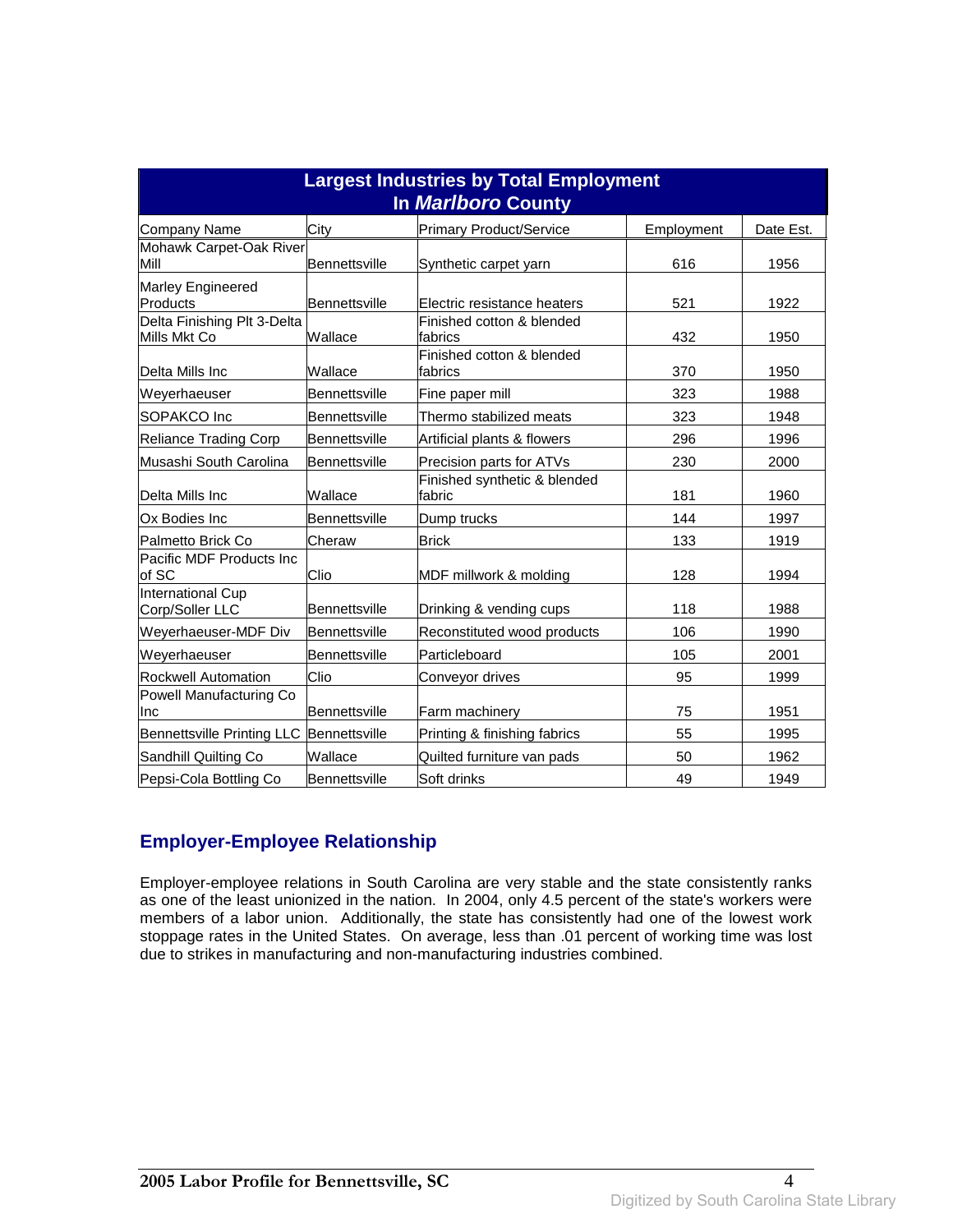#### **Labor Force Participation & Unemployment**

| <b>Labor Force Participation &amp; Unemployment</b> |                       |                       |                |  |
|-----------------------------------------------------|-----------------------|-----------------------|----------------|--|
| Year                                                | 30 min.<br>Drive time | 45 min.<br>Drive time | South Carolina |  |
| Labor Force<br>(2004)                               | 18,239                | 51,275                | 2,046,179      |  |
| Labor Force<br>Change from 2000                     | 343                   | 3,722                 | 49,079         |  |
| Labor Force<br><b>Participation Rate</b>            | 45%                   | 48%                   | 49%            |  |
| Unemploy-<br>ment (2004)                            | 2,131                 | 4.784                 | 139,607        |  |
| Unemployment<br>Rate                                | 11.7%                 | 10.1%                 | 6.8%           |  |

The labor force participation rate is the percentage which results from dividing the labor force count by the total population.

Unemployment reflects the total number of persons who do not have a job and are actively seeking employment.

#### **Other Potential Sources of Labor Supply**

| <b>Total Jobs Lost</b><br><b>Due to Mass Closings and Layoffs</b><br><b>Past Two Years</b> |                       |                       |                |
|--------------------------------------------------------------------------------------------|-----------------------|-----------------------|----------------|
| Sector                                                                                     | 30 min.<br>Drive time | 45 min.<br>Drive time | South Carolina |
| Total                                                                                      | 99                    | 371                   | 22,196         |
| Manufacturing                                                                              | 97                    | 366                   | 19,196         |
| <b>Distribution</b>                                                                        |                       |                       | 1,213          |
| Service                                                                                    | 2                     | 5                     | 1,745          |
| Other                                                                                      |                       |                       | 42             |

Recent closings and layoffs are a rich source of skilled and experienced labor for companies seeking to locate or expand in a given area. Industries in which layoffs and closings occur can provide some indication of the skills and knowledge-base of many unemployed and underemployed workers in a region.

| <b>Commuters to Other Areas</b> |                       |                       |                |
|---------------------------------|-----------------------|-----------------------|----------------|
|                                 | 30 min.<br>Drive time | 45 min.<br>Drive time | South Carolina |
| Commuters to<br>other areas     | 6.213                 | 15,527                | 31,833         |

Source: 2000 U.S. Census of Population

 Workers commuting to places outside their resident are a significant source of experienced labor for new and expanding industries. These workers may be willing to consider an opportunity for employment nearer their place of residence.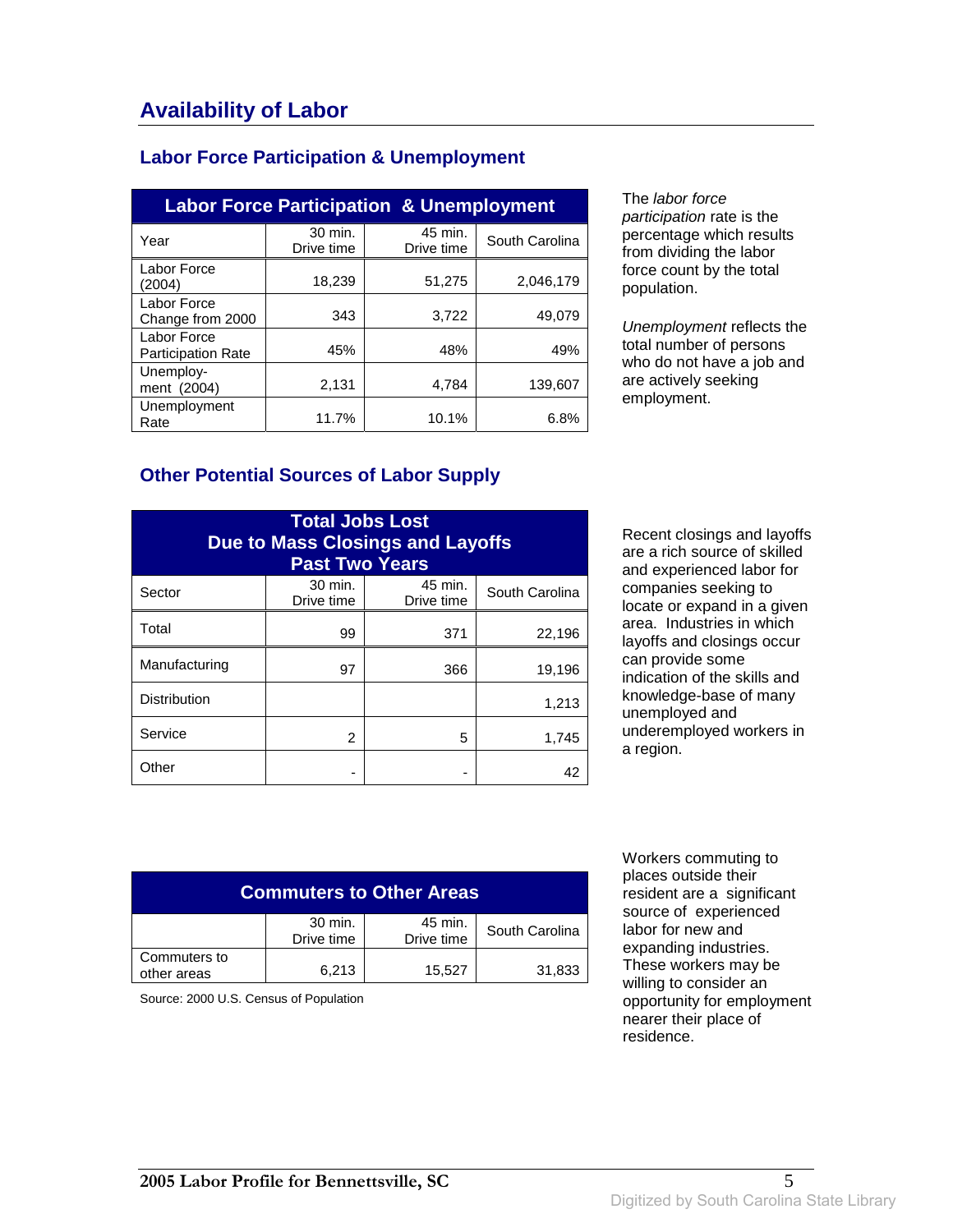#### **Recent Graduates of South Carolina's Colleges and Universities**

| <b>Certificates/Degrees Conferred</b><br><b>From Technical Colleges</b><br>in Select Degrees Within 45 Minute Drive Time of Marlboro County, SC |                                                        |  |
|-------------------------------------------------------------------------------------------------------------------------------------------------|--------------------------------------------------------|--|
| Degree Area                                                                                                                                     | Two Year Certificates/Degrees Conferred<br>2002 - 2004 |  |
| Computer and Information Sciences (Total)                                                                                                       | 139                                                    |  |
| Data Processing Technology                                                                                                                      | 123                                                    |  |
| Engineering Technologies (Total)                                                                                                                | 134                                                    |  |
| Electrical , Electronic & Communications                                                                                                        | 48                                                     |  |
| Mechanical Engineering/Tech                                                                                                                     | $\star$                                                |  |
| Mechanic & Repair Technologies (Total)                                                                                                          | 283                                                    |  |
| <b>Industrial Electronics</b>                                                                                                                   | 55                                                     |  |
| <b>HVAC</b>                                                                                                                                     | 112                                                    |  |
| Precision Production (Total)                                                                                                                    | 194                                                    |  |
| Machine Tool Technology/Machinist                                                                                                               | 91                                                     |  |

| <b>Graduation From South Carolina's</b><br><b>Four Year Colleges and Universities</b><br><b>In Select Degrees</b> |                  |                               |  |
|-------------------------------------------------------------------------------------------------------------------|------------------|-------------------------------|--|
|                                                                                                                   |                  | Degrees Conferred (2002-2004) |  |
|                                                                                                                   | <b>Bachelors</b> | Post- Grad                    |  |
| Computer and Information<br>Science (Total)                                                                       | 910              | 108                           |  |
| <b>Computer Engineering</b>                                                                                       | 150              | 149                           |  |
| <b>Computer Programming</b>                                                                                       | 12               | 5                             |  |
| Engineering & Related<br>Technologies (Total)                                                                     | 1,316            | 786                           |  |
| <b>Chemical Engineering</b>                                                                                       | 136              | 38                            |  |
| <b>Electrical Engineering</b>                                                                                     | 257              | 150                           |  |
| Industrial Engineering                                                                                            | 78               | 44                            |  |
| Mechanical Engineering                                                                                            | 268              | 95                            |  |
| Business Admin &<br>Management                                                                                    | 4,754            | 1,018                         |  |
| International Business/Trade                                                                                      | 178              | 276                           |  |

Source: South Carolina Commission on Higher Education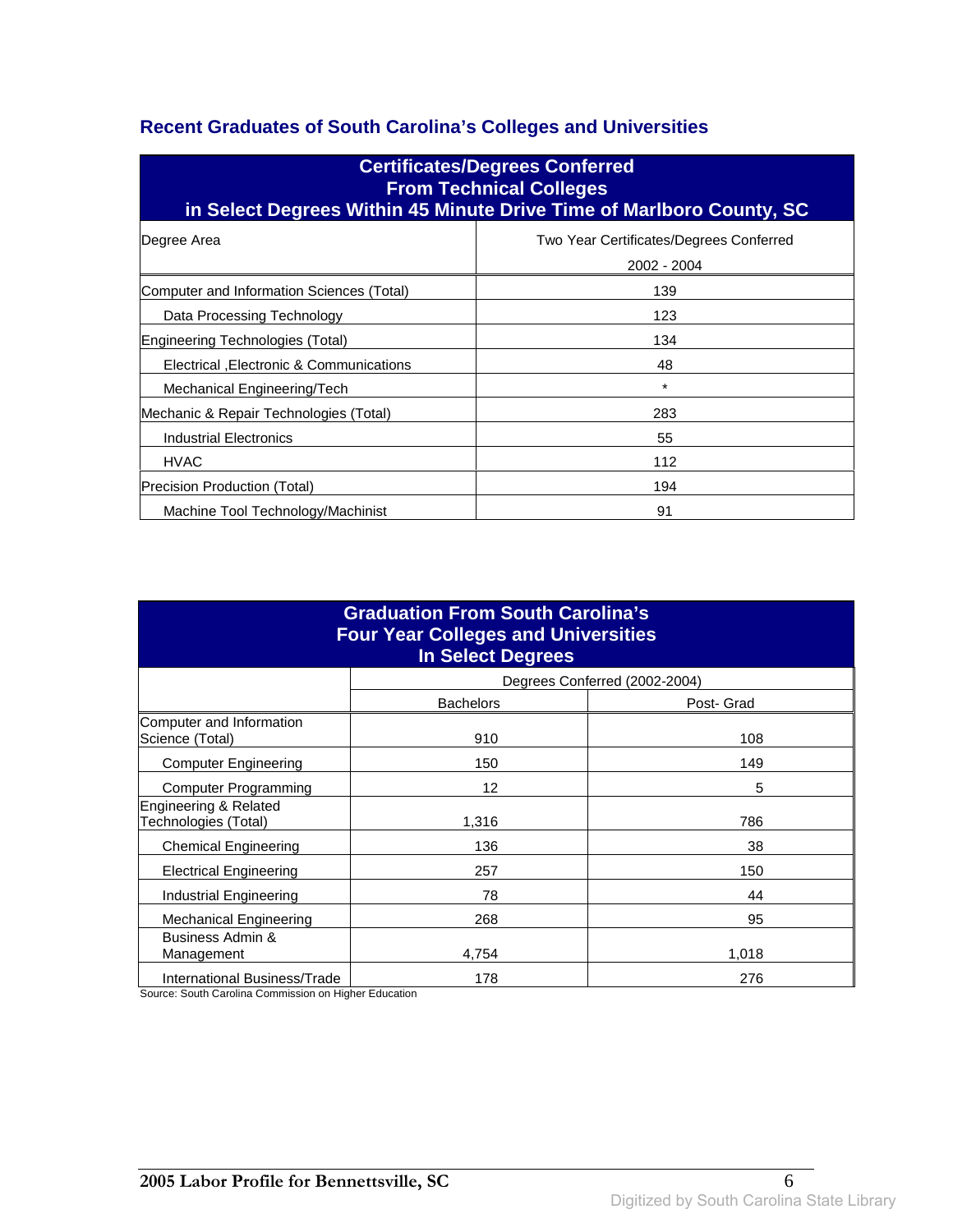### **Wages and Salaries**

| <b>Average Wage and Salary</b><br><b>Comparison</b> |                    |                |                      |
|-----------------------------------------------------|--------------------|----------------|----------------------|
| Sector                                              | Marlboro<br>County | South Carolina | <b>United States</b> |
| Avg. Weekly<br>Wages*                               | \$519              | \$581          | \$658                |
| Avg. Annual<br>Salary*                              | \$26,982           | \$30,240       | \$37,508             |
| Avg. Hourly Prod.<br>Wages**                        | N/A                | \$14.73        | \$16.14              |

\*Covered Wages and Employment, 2003, SC Employment Securities Commission

\*\* Employment & Earnings, 2004, U.S. Department of Labor

| <b>Average Annual Salary</b><br><b>Manufacturing Sectors, 2004</b> |                        |                |  |
|--------------------------------------------------------------------|------------------------|----------------|--|
| Sector                                                             | <b>Marlboro County</b> | South Carolina |  |
| <b>Manufacturing Total</b>                                         | \$32,836               | \$39,027       |  |
| Wood product                                                       | \$33,702               | \$30,808       |  |
| Nonmetallic mineral product                                        | ***                    | \$39,031       |  |
| Primary metal                                                      | ***                    | \$49,695       |  |
| Fabricated metal product                                           | ***                    | \$37,533       |  |
| Machinery                                                          | ***                    | \$39,952       |  |
| Computer and electronic product                                    | ***                    | \$40,186       |  |
| Electrical equipment and appliance                                 | ***                    | \$40,178       |  |
| Transportation equipment                                           | \$27,338               | \$44,099       |  |
| Furniture and related product                                      | ***                    | \$27,907       |  |
| Miscellaneous                                                      | ***                    | \$34,350       |  |
| Food                                                               | ***                    | \$26,620       |  |
| Beverage and tobacco product                                       | ***                    | \$35,765       |  |
| Textile mills                                                      | ***                    | \$31,898       |  |
| Textile product mills                                              | ***                    | \$25,618       |  |
| Apparel                                                            | ***                    | \$23,705       |  |
| Paper                                                              | ***                    | \$55,139       |  |
| Printing and related support<br>activities                         | ***                    | \$36,634       |  |
| Petroleum and coal products                                        | ***                    | \$49,113       |  |
| Chemical                                                           | ***                    | \$50,870       |  |
| Plastics and rubber products                                       | ***                    | \$46,620       |  |

\*\*\*Indicates data suppressed

Source: Covered Wages and Employment, SC Employment Securities Commission